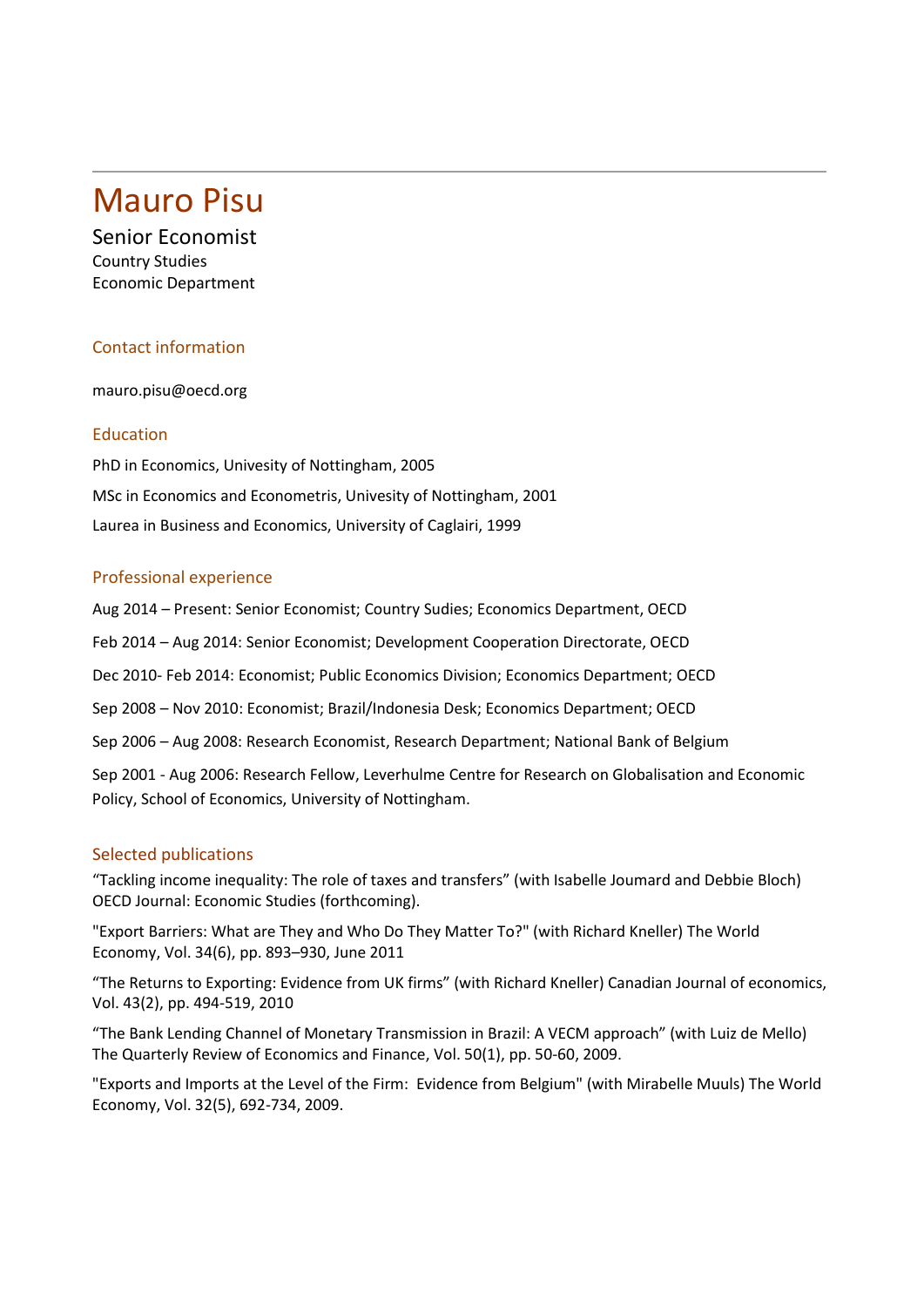"Exports and Productivity – Comparable Evidence for 14 Countries" (with The International Study Group on Exports and Productivity, coordinated by Prof. Joachim Wagner) Review of World Economics, Vol. 144(4), pp. 591-595, 2008.

"Overseas business costs and firm export performance" (with Richard Kneller and Zhihong Yu) Canadian Journal of Economics , Vol. 41(2), pp. 639-669, 2008

"Exporting, linkages and productivity spillovers from foreign direct investment" (with Sourafel Girma and Holger Gorg); Canadian Journal of Economics , Vol. 41(1), pp. 320-340, 2008.

"Do Exporters Have Anything to Learn from Foreign Multinationals?" (with Sourafel Girma and Richard Kneller) European Economic Review Vol 51 (4), pp. 993-1010, 2007

"Export versus FDI: An Empirical Test". (with Richard Kneller and Sourafel Girma) Review of World Economics, Vol. 141, No. 2, pp. 193-218, 2005.

"Export Oriented FDI in the UK". (with Richard Kneller) Oxford Review of Economic Policy, Vol. 20. No. 3, pp. 358-371, 2004.

#### Contributions to edited volumes

"Multinationals, Exporting and Overseas Production", (with Sourafel Girma and Richard Kneller), in Greenaway, D.; Gorg, H.; Kneller, R. (ed) Globalisation and Productivity Growth, Palgrave Macmillan, 2005.

#### Recent Working Papers

"Options for Benchmarking Infrastructure Performance" (with Peter Hoeller and Isabelle Joumard) OECD Economics Department Working Papers No. 956, 2012.

"Less Income Inequality and More Growth – Are they Compatible? Part 5. Poverty in OECD Countries" OECD Economics Department Working Papers No. 928, 2012.

"Less Income Inequality and More Growth – Are They Compatible? Part 3. Income Redistribution via Taxes and Transfers Across OECD Countries" (with Isabelle Joumard and Debbie Bloch) OECD Economics Department Working Papers No. 926, 2012.

"Less Income Inequality and More Growth – Are They Compatible? Part 1. Mapping Income Inequality Across the OECD," (with Peter Hoeller, Isabelle Joumard and Debbie Bloch) OECD Economics Department Working Papers No. 924, 2012.

"Promoting Infrastructure Development in Brazil" (with Annabelle Mourougane) OECD Economics Department Working Papers No. 898, 2011.

"Tackling the Infrastructure Challenge in Indonesia" OECD Economics Department Working Papers No. 809, 2010.

["The Effectiveness of Education and Health Spending among Brazilian Municipalities"](http://ideas.repec.org/p/oec/ecoaaa/712-en.html) (with Luiz de Mello) OECD Economics Department Working Paper No. 712, 2009.

["Price and Volume Elasticities of Brazilian Foreign Trade: A Profit Function Approach" \(with Luiz de Mello\)](http://ideas.repec.org/p/oec/ecoaaa/704-en.html)  OECD Economics Department Working Paper No. 704, 2009

"Export Destinations and Learning-by-Exporting: Evidence from Belgium" National Bank of Belgium Working Paper No. 2008-09-32, 2008